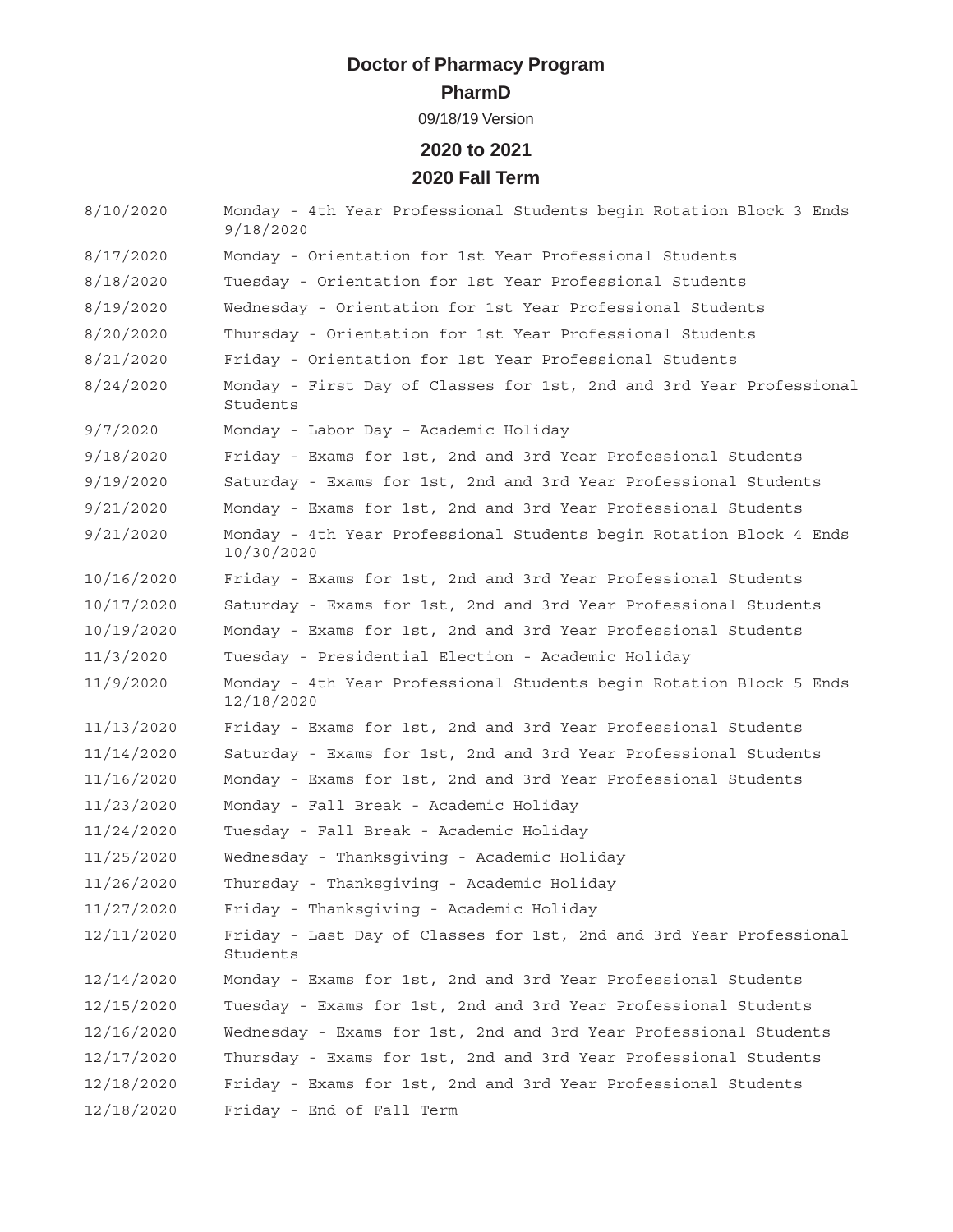#### **Doctor of Pharmacy Program PharmD 2020 to 2021** 09/18/19 Version

### **2021 Spring Term**

| 12/21/2020 | Monday - 4th Year Professional Students begin Rotation Block 6 Ends<br>1/29/2021         |
|------------|------------------------------------------------------------------------------------------|
| 1/11/2021  | Monday - First Day of Classes for 1st, 2nd and 3rd Year Professional<br>Students         |
| 1/18/2021  | Monday - Martin Luther King, Jr. Birthday - Academic Holiday                             |
| 2/5/2021   | Friday - Exams for 1st, 2nd and 3rd Year Professional Students                           |
| 2/6/2021   | Saturday - Exams for 1st, 2nd and 3rd Year Professional Students                         |
| 2/8/2021   | Monday - 4th Year Professional Students begin Rotation Block 7 Ends<br>3/12/2021         |
| 2/8/2021   | Monday - Exams for 1st, 2nd and 3rd Year Professional Students                           |
| 3/5/2021   | Friday - Exams for 1st, 2nd and 3rd Year Professional Students                           |
| 3/6/2021   | Saturday - Exams for 1st, 2nd and 3rd Year Professional Students                         |
| 3/8/2021   | Monday - Exams for 1st, 2nd and 3rd Year Professional Students                           |
| 3/15/2021  | Monday - Spring Break - Academic Holiday                                                 |
| 3/17/2021  | Tuesday - Spring Break - Academic Holiday                                                |
| 3/18/2021  | Wednesday - Spring Break - Academic Holiday                                              |
| 3/19/2021  | Thursday - Spring Break - Academic Holiday                                               |
| 3/20/2021  | Friday - Spring Break - Academic Holiday                                                 |
| 3/22/2021  | Monday - 4th Year Professional Students begin Rotation Block 8 Ends<br>4/30/2021         |
| 4/9/2021   | Friday - Exams for 1st, 2nd and 3rd Year Professional Students                           |
| 4/10/2021  | Saturday - Exams for 1st, 2nd and 3rd Year Professional Students                         |
| 4/12/2021  | Monday - Exams for 1st, 2nd and 3rd Year Professional Students                           |
| 4/30/2021  | Friday - Last Day of Classes for 1st, 2nd and 3rd Year Professional<br>Students          |
| 5/3/2021   | Monday - Exams for 1st, 2nd and 3rd Year Professional Students                           |
| 5/4/2021   | Tuesday - Exams for 1st, 2nd and 3rd Year Professional Students                          |
| 5/5/2021   | Wednesday - Exams for 1st, 2nd and 3rd Year Professional Students                        |
| 5/6/2021   | Thursday - Exams for 1st, 2nd and 3rd Year Professional Students                         |
| 5/7/2021   | Friday - Exams for 1st, 2nd and 3rd Year Professional Students                           |
| 5/7/2021   | Friday - Class of 2021 Graduation and Graduation Ceremony for the<br>Class of 2021       |
| 5/10/2021  | Monday - 4th Year Professional Students begin Rotation Block 1 Ends<br>6/18/2021         |
| 5/17/2021  | Monday - 1st and 2nd Year Professional Students begin Rotation Block<br>A Ends 6/4/2021  |
| 6/7/2021   | Monday - 1st and 2nd Year Professional Students begin Rotation Block<br>B Ends 6/25/2021 |
| 6/21/2021  | Monday - 4th Year Professional Students begin Rotation Block 2 Ends<br>7/30/2021         |